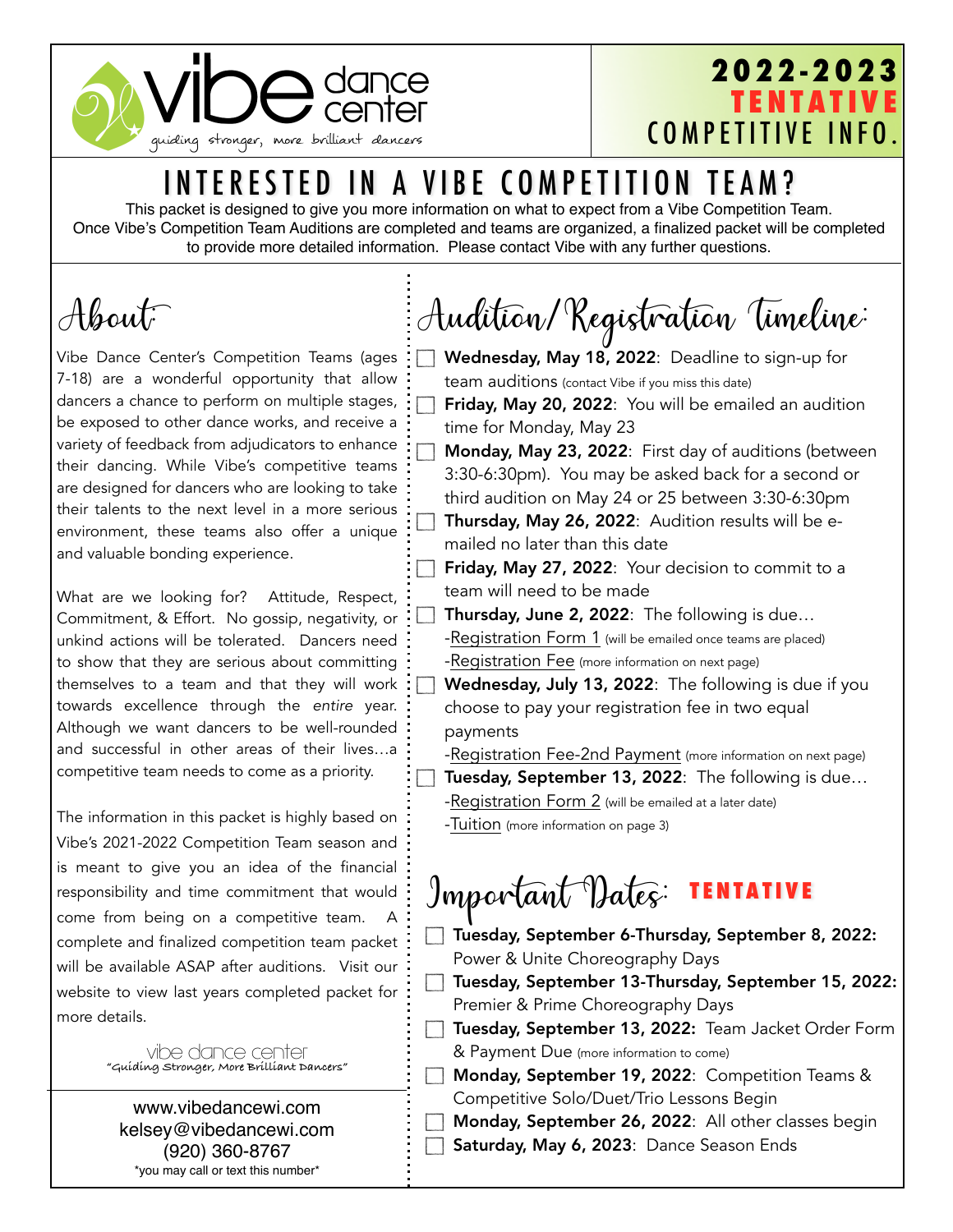# 2022-2023 TENTATIVE INFO.



**VIBE DANCE CENTER**  [www.vibedancewi.com](http://www.vibedancewi.com) 1705 S Webster Avenue, Suite B Green Bay, WI 54301

## Summer:

#### 2022-2023 Team Registration Fee: DUE Thursday, June 2, 2022

Premier & Power: \$590 non-refundable registration fee per dancer.

\$100 will go towards mandatory summer class fee, \$150 will go towards mandatory summer team choreography, \$260 will go towards competition fees, and \$80 will go towards a registration t-shirt, car decal, and team sweatshirt (will receive before first competition).

Prime: \$720 non-refundable registration fee per dancer.

\$100 will go towards mandatory summer class fee, \$150 will go towards mandatory summer team choreography, \$390 will go towards competition fees, and \$80 will go towards a registration t-shirt, car decal, and team sweatshirt (will receive before first competition).

Unite: \$790 non-refundable registration fee per dancer.

\$100 will go towards mandatory summer class fee, \$150 will go towards mandatory summer team choreography, \$460 will go towards competition fees, and \$80 will go towards a registration t-shirt, car decal, and team sweatshirt (will receive before first competition).

> your registration fee can be made in two equal payments if needed. Premier/Power: two payments of \$295. Prime: two payments of \$360. Unite: two payments of \$395 1st Due Date: Thursday, June 2, 2022 / 2nd Due Date: Wednesday, July 13, 2022 summer class fees and team choreography fees are mandatory and will not be prorated no other registration fees will be due for the 2022-2023 dance season

#### 2022 Team Summer Fees: (Included in Team Registration Fees)

- Mandatory Summer Classes: Dancers will have a \$100 credit from their registration fee to spend on any summer classes of their choosing. This does not include private lessons.
- Mandatory Summer Team Choreography: \$150 (See more on next page)

School-year: \*\*ages listed are approximate. Teams are ultimately formed based on age, ability, and compatibility  $\mathcal{S}$ 

#### Premier & Power Overview (ages 7-12)

- will compete 2 dances in the following genres: Jazz & Contemporary. Ballet will be performed at recital only.
- will attend 2 local dance competitions and 1 out-of-town dance competition
- will have the option to attend 2 out-of-town dance convention

#### Prime Overview (ages 10-14)

- will compete 3 dances in the following genres: Jazz, Contemporary, & Lyrical. Ballet will be performed at recital only.
- will attend 2 local dance competitions and 1 out-of-town dance competition
- will have the option to attend 2 out-of-town dance conventions

#### Unite Overview (ages 12-18)

- will compete 5 dances in the following genres: Jazz, Lyrical, Modern, & Contemporary. Ballet will be performed at recital only.
- will attend 2 local dance competitions, and 2 out-of-town dance competitions.
- will have the option to attend 2 out-of town dance conventions

| Stimates:<br>$\mathcal{A}$ ther | Team Jacket | Costumes/Make-Up/Jewelry | <b>Convention Fees</b> | <b>Competition Fees</b> |
|---------------------------------|-------------|--------------------------|------------------------|-------------------------|
|                                 | \$130       | $$300 - $775$            | \$250 each             | \$65 per group dance    |

\*\*Estimates do not include shoes or tights. Convention & competition fee estimates do not include hotel/travel costs. Competition fees for soloists are about \$135 per competition, & fees for duets/trios are about \$70 per dancer, per competition.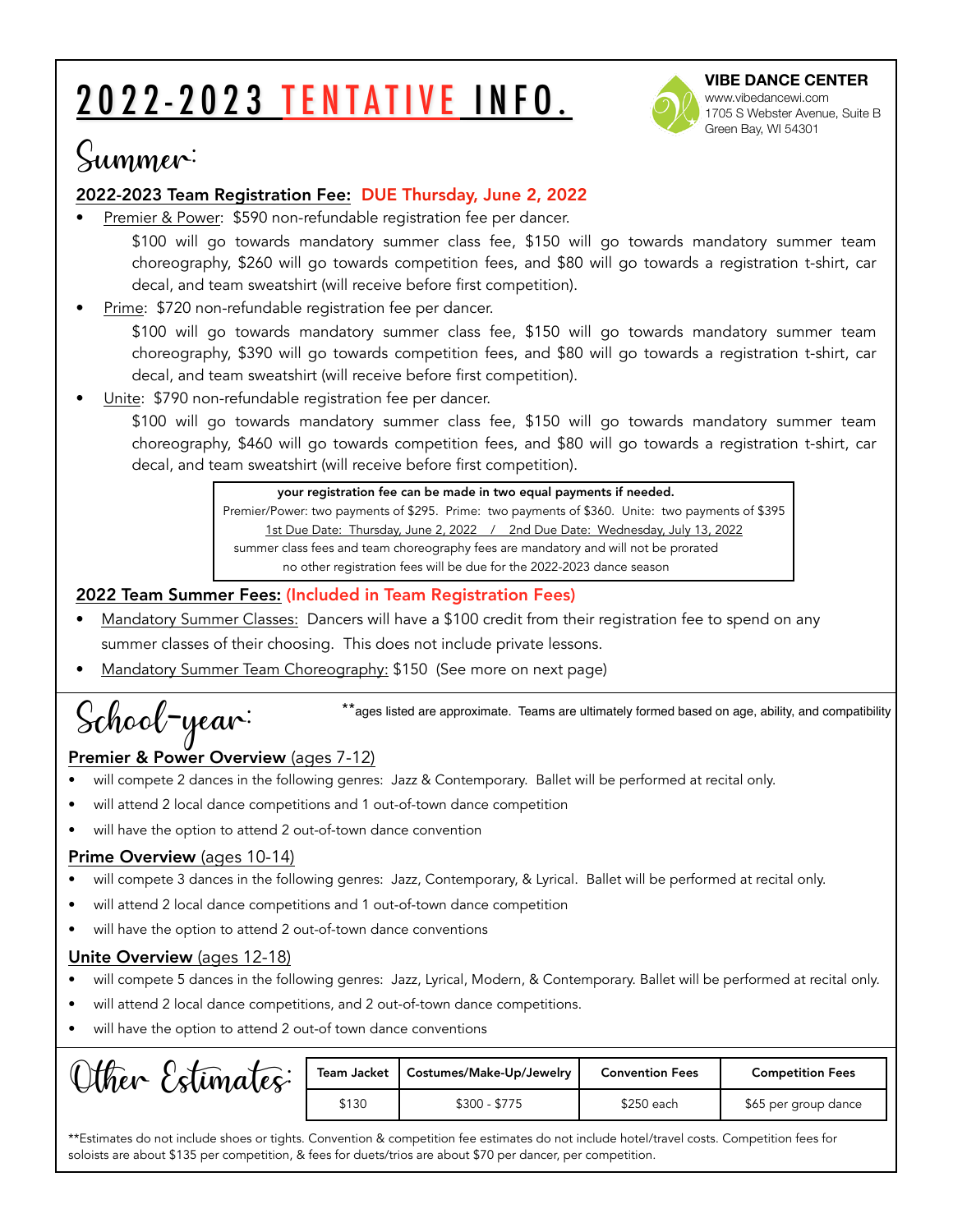|--|



**VIBE DANCE CENTER**  [www.vibedancewi.com](http://www.vibedancewi.com) 1705 S Webster Avenue, Suite B Green Bay, WI 54301

| <b>TEAM CHOREOGRAPHY DATES (TENTATIVE)</b> |                  |          |                 |                                                       |             |                                                   |             |  |  |
|--------------------------------------------|------------------|----------|-----------------|-------------------------------------------------------|-------------|---------------------------------------------------|-------------|--|--|
| <b>TEAM</b>                                |                  |          |                 | <b>TIME</b><br><b>Dates</b>                           |             |                                                   |             |  |  |
| Premier                                    |                  |          |                 | September 13-14-15                                    | 4:00-6:45pm |                                                   |             |  |  |
| Power                                      |                  |          |                 | September 6-7-8                                       | 4:00-6:45pm |                                                   |             |  |  |
| Prime                                      |                  |          |                 | September 13-14-15                                    |             |                                                   | 6:00-8:45pm |  |  |
| Unite                                      |                  |          |                 | September 6-7-8                                       |             |                                                   | 6:00-8:45pm |  |  |
|                                            |                  |          |                 | <b>PREMIER (TENTATIVE)</b>                            |             |                                                   |             |  |  |
| <b>DAY</b>                                 | <b>CLASS</b>     |          | <b>TIME</b>     | <b>IN FULL</b>                                        |             | PER SEMESTER                                      | QUARTERLY   |  |  |
| Mondays<br>Rehearsal                       |                  |          | 5:30-7:00pm     |                                                       |             |                                                   |             |  |  |
| Wednesdays<br>Ballet/Rehearsal             |                  |          | 5:30-7:00pm     | \$950                                                 |             | \$485                                             | \$250       |  |  |
| <b>POWER (TENTATIVE)</b>                   |                  |          |                 |                                                       |             |                                                   |             |  |  |
| <b>DAY</b>                                 | <b>CLASS</b>     |          | <b>TIME</b>     | <b>IN FULL</b>                                        |             | PER SEMESTER                                      | QUARTERLY   |  |  |
| Tuedays<br><b>Ballet</b>                   |                  |          | 5:00-6:15pm     |                                                       |             |                                                   |             |  |  |
| Tuesdays<br>Rehearsal                      |                  |          | 6:15-6:30pm     | \$950                                                 | \$485       |                                                   | \$250       |  |  |
| Thursdays<br>Rehearsal                     |                  |          | 4:00-5:30pm     |                                                       |             |                                                   |             |  |  |
| <b>PRIME (TENTATIVE)</b>                   |                  |          |                 |                                                       |             |                                                   |             |  |  |
| <b>DAY</b><br><b>CLASS</b>                 |                  |          | <b>TIME</b>     | <b>IN FULL</b>                                        |             | PER SEMESTER                                      | QUARTERLY   |  |  |
| Tuesdays                                   | Rehearsal        |          | 5:00-6:15pm     |                                                       |             |                                                   |             |  |  |
| Tuesday                                    | <b>Ballet</b>    |          | 6:15-7:30pm     |                                                       | \$720       |                                                   | \$370       |  |  |
| Thursdays                                  | Rehearsal        |          | 6:00-7:15pm     | \$1,425                                               |             |                                                   |             |  |  |
| Thursdays                                  | Ballet/Technique |          | 7:15-8:00pm     |                                                       |             |                                                   |             |  |  |
|                                            |                  |          |                 | <b>UNITE (TENTATIVE)</b>                              |             |                                                   |             |  |  |
| <b>DAY</b>                                 | <b>CLASS</b>     |          | <b>TIME</b>     | IN FULL                                               |             | PER SEMESTER                                      | QUARTERLY   |  |  |
| Mondays                                    | Rehearsal        |          | 7:30-9:30pm     |                                                       |             |                                                   |             |  |  |
| Wednesdays                                 | <b>Ballet</b>    |          | 7:00-8:30pm     |                                                       |             |                                                   |             |  |  |
| Wednesdays<br>Rehearsal                    |                  |          | 8:30-9:30pm     | \$2,700                                               |             |                                                   | \$690       |  |  |
| Saturdays<br>Technique                     |                  |          | 8:00-9:00am     |                                                       | \$1,360     |                                                   |             |  |  |
| Saturdays<br><b>Ballet</b>                 |                  |          | 9:00-10:30am    |                                                       |             |                                                   |             |  |  |
| Saturdays<br>Rehearsal                     |                  |          | 10:45am-12:30pm |                                                       |             |                                                   |             |  |  |
|                                            |                  |          |                 | <b>COMPETITIVE PRIVATE LESSONS</b>                    |             |                                                   |             |  |  |
| <b>CLASS</b>                               | <b>IN FULL</b>   | PER SEM. | QUART.          |                                                       |             |                                                   |             |  |  |
| Competitive Solo                           | \$1,200          | \$610    | \$315           | Private Lesson Sign-up will be available in June/July |             | Lessons are 30min, once per week                  |             |  |  |
| Competitive Duet                           | \$650            | \$335    | \$175           |                                                       |             | Dancers are allowed one solo and/or one duet/trio |             |  |  |
| Competitive Trio                           | \$450            | \$235    | \$125           |                                                       |             |                                                   |             |  |  |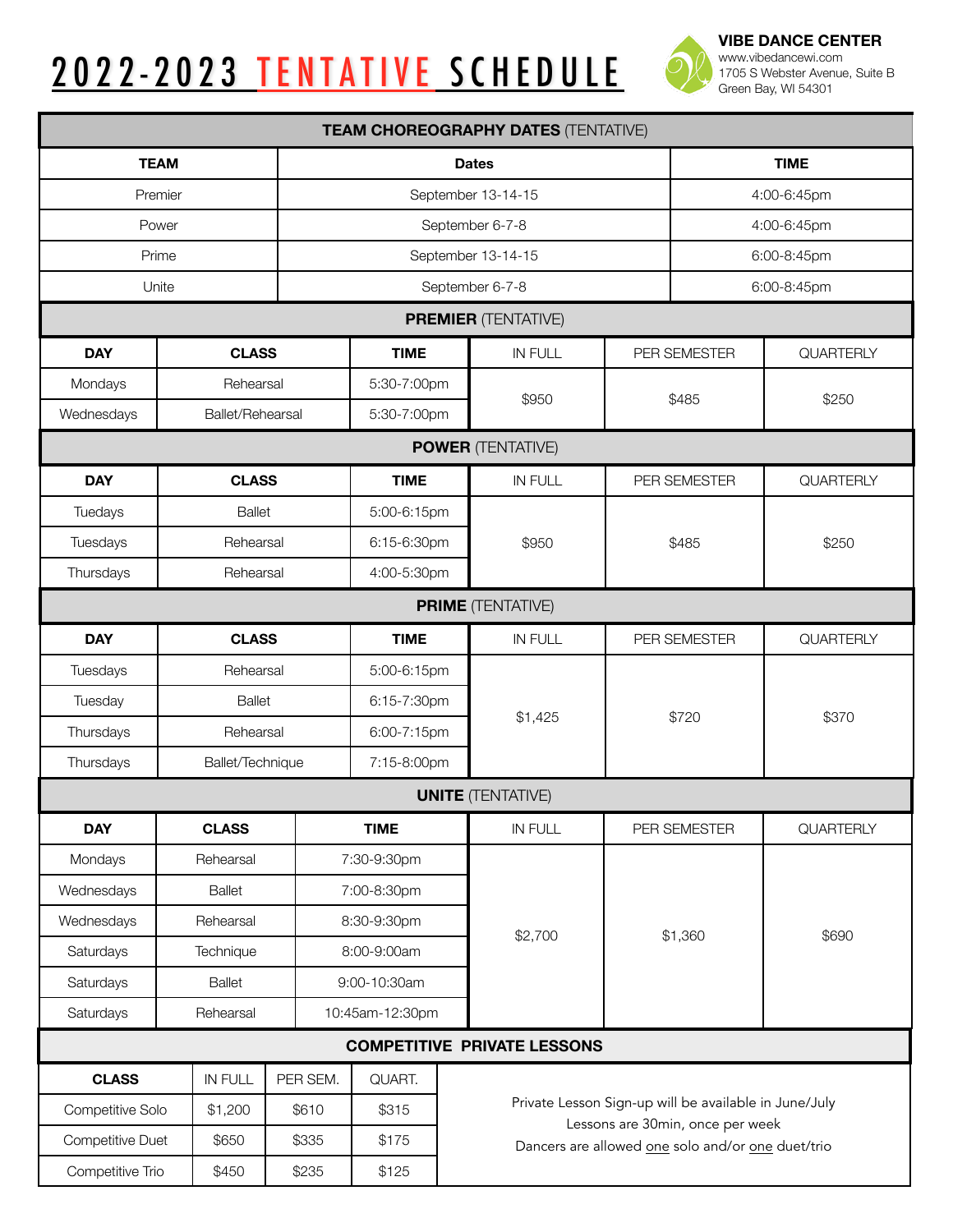

**VIBE DANCE CENTER**  [www.vibedancewi.com](http://www.vibedancewi.com) 1705 S Webster Avenue, Suite B Green Bay, WI 54301

# 2020-2021 CALENDAR

| X | <b>WHAT'S HAPPENING?</b>                                        | <b>DATE</b>                                               |  |  |  |
|---|-----------------------------------------------------------------|-----------------------------------------------------------|--|--|--|
|   | Triple S (ALL TEAMS) AND Thunderstruck (ALL TEAMS) Payments Due | Thursday, December 10, 2020 (may use registration credit) |  |  |  |
|   | Last Day of First Semester Classes                              | Saturday, December 19, 2020                               |  |  |  |
|   | Winter Break (No Classes)                                       | Monday, December 21, 2020 - Sunday, January 3, 2021       |  |  |  |
|   | Second Semester Classes Begin                                   | Monday, January 4, 2021                                   |  |  |  |
|   | Second Semester / Third Quarter Payment Due                     | Monday, January 4 - Thursday, January 7, 2021             |  |  |  |
|   | Groove (UNITE ONLY) AND Rainbow (ALL TEAMS) Payments Due        | Thursday, January 28, 2021                                |  |  |  |
|   | Vibe Photo Week (TENTATIVE) (no classes) (schedule TBD)         | Monday, March 1 - Thursday, March 4, 2021                 |  |  |  |
|   | <b>Fourth Quarter Payment Due</b>                               | Monday, March 1 - Thursday, March 4, 2021                 |  |  |  |
|   | Spring Break (No Classes)                                       | Monday, March 29 - Sunday, April 4, 2021                  |  |  |  |
|   | Triple S Dance Competition / Green Bay, WI (ALL TEAMS)          | Friday, April 9 - Sunday, April 11, 2021                  |  |  |  |
|   | Thunderstruck Dance Competition / Green Bay, WI (ALL TEAMS)     | Friday, April 23 - Sunday, April 25, 2021                 |  |  |  |
|   | Last Day of Second Semester Classes                             | Thursday, April 29, 2021                                  |  |  |  |
|   | Groove Dance Competition / Milwaukee, WI (UNITE ONLY)           | Friday, April 30 - Sunday, May 2, 2021                    |  |  |  |
|   | Extra Rehearsals (schedule TBD)                                 | Monday, May 3 - Thursday, May 6, 2021                     |  |  |  |
|   | Rainbow Dance Competition / Milwaukee, WI (ALL TEAMS)           | Friday, May 7 - Sunday, May 9, 2021                       |  |  |  |
|   | Vibe's Spring Showcase Dress Rehearsal (TENTATIVE)              | TBD                                                       |  |  |  |
|   | Spring Party/Rehearsal at Vibe (TENTATIVE)                      | <b>TBD</b>                                                |  |  |  |
|   | Vibe's Spring Showcase: Show (TENTATIVE)                        | TBD                                                       |  |  |  |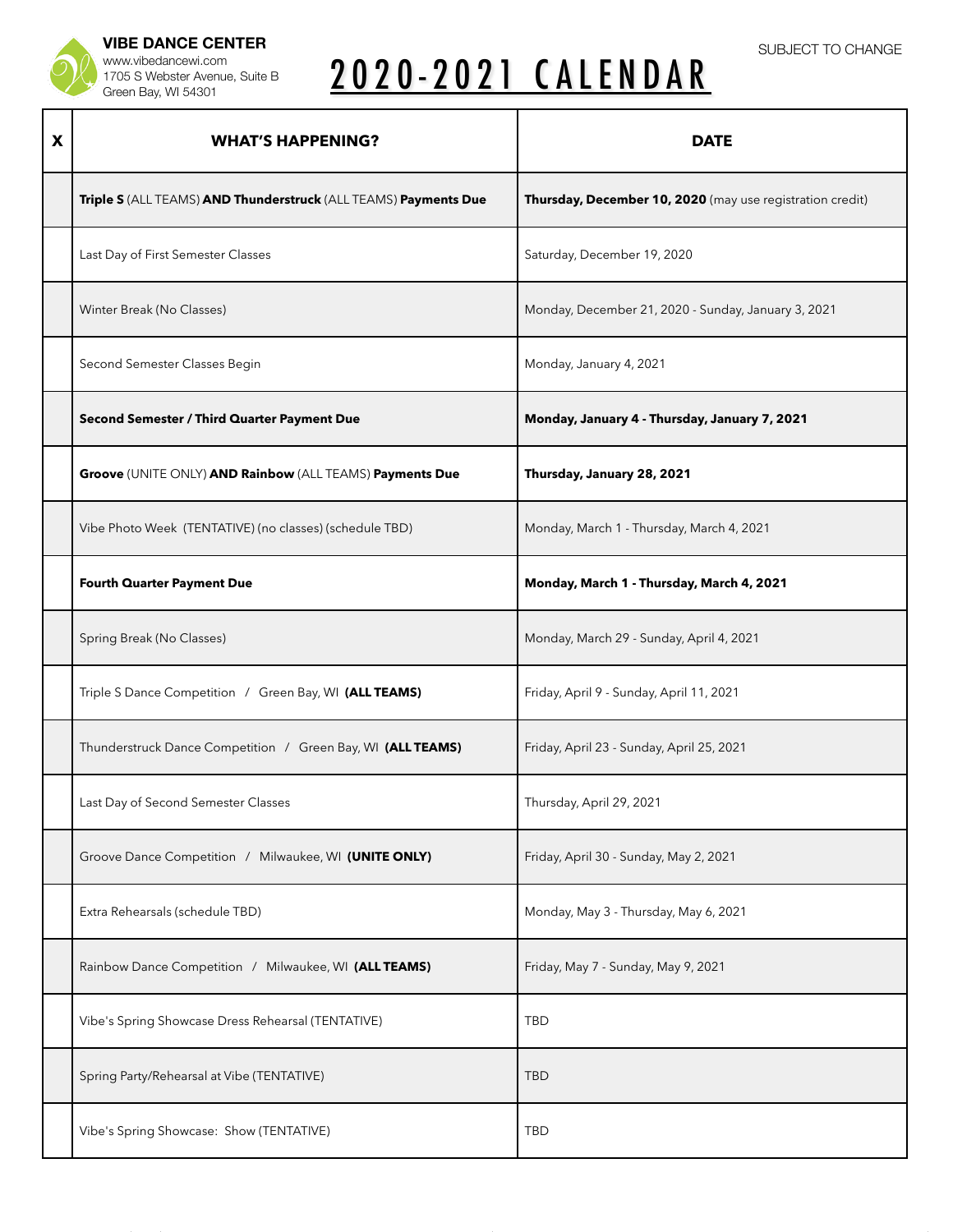### COMPETITIVE REGISTRATION FORM 2 Vibe Dance Center's 2020-2021

#### **DANCER TEAM CONTRACT:**

I promise to be on time, prepared, and dressed appropriately for class. I will work towards excellence through the entire year and be 100% committed to Vibe. I understand that trust, positivity, hard work, kindness, patience, adaptability are expected…and that unkind actions will not be tolerated. I will treat my teammates as equals, and respect my instructors and teammates by showing up to classes physically and mentally. If I have any questions or concerns I will contact Ms. Kelsey when it does not conflict with classroom hours.

| $\overline{\phantom{0}}$<br>$D$ ancer<br><br>ו זר | ירנ<br>- U U U | ,,<br>$\overline{\phantom{0}}$ |
|---------------------------------------------------|----------------|--------------------------------|
|                                                   |                |                                |

#### **PARENT TEAM CONTRACT:**

I have read through, understand, and agree to Vibe's Competition Team Guidelines and Calendar. I will make timely payments and fully understand that there are NO refunds for any reason. My child will be on time, prepared for class, dressed appropriately, and 100% committed to Vibe. If I have any questions or concerns I will contact Ms. Kelsey when it does not conflict with classroom hours. In case of injury or illness and a parent cannot be reached, Vibe Dance Center may authorize medical treatment for the above named student. I understand that because dance involves motion, there is a risk to injury. I and my heirs hereby release Vibe Dance Center, its employees, instructors, managing members, and owners from liability for damages and/or injury or medical expenses, which might occur as a result of my child's participation. My child has no problems that might compromise his/her safe involvement. By registering for one of our programs, you have granted permission to use your child's photograph for promotional purposes unless otherwise noted. I have read and understand Vibe Dance Center's Late Fees and Refunds policy. I have read Vibe Dance Center's Covid-19 Safety Precautions, and understand the risk and guidelines.

#### **Parent/Guardian Signature**: \_\_\_\_\_\_\_\_\_\_\_\_\_\_\_\_\_\_\_\_\_\_\_\_\_\_\_\_\_\_\_\_\_\_\_\_\_\_\_\_\_\_\_\_\_\_\_\_\_\_\_\_ Date: \_\_\_\_\_\_\_\_/\_\_\_\_\_\_\_\_/2020

| ate: | /2020 |
|------|-------|
|------|-------|

| <b>CIRCLE DANCER'S T-SHIRT SIZE:</b> (unisex fit) |  |
|---------------------------------------------------|--|
|---------------------------------------------------|--|

| Child S | Child M                                   | Child L | Child XL | Adult XS | Adult S | Adult M | Adult ∟ | – Adult X∟ |
|---------|-------------------------------------------|---------|----------|----------|---------|---------|---------|------------|
|         | $\sim$ $\sim$ $\sim$ $\sim$ $\sim$ $\sim$ |         |          |          |         |         |         |            |

|             | PLEASE CHECK YOUR DESIRED CLASSES, THEN CIRCLE YOUR PAYMENT CHOICE FOR EACH CLASS |                          |             |                 |                  |              |  |  |  |  |
|-------------|-----------------------------------------------------------------------------------|--------------------------|-------------|-----------------|------------------|--------------|--|--|--|--|
| $\mathbf x$ | <b>CLASS</b>                                                                      | <b>LEVEL</b>             | <b>FULL</b> | <b>SEMESTER</b> | <b>QUARTERLY</b> | <b>TOTAL</b> |  |  |  |  |
|             | Premier                                                                           | $\overline{\phantom{a}}$ | \$950       | \$485           | \$250            |              |  |  |  |  |
|             | Power                                                                             | $\overline{\phantom{a}}$ | \$1,425     | \$720           | \$370            |              |  |  |  |  |
|             | Unite                                                                             | $\overline{\phantom{a}}$ | \$2,700     | \$1,360         | \$690            |              |  |  |  |  |
|             | Competitive Solo                                                                  | $\overline{\phantom{a}}$ | \$1,200     | \$610           | \$315            |              |  |  |  |  |
|             | Competitive Duet                                                                  | $\overline{\phantom{a}}$ | \$650       | \$335           | \$175            |              |  |  |  |  |
|             | Competitive Trio                                                                  | $\blacksquare$           | \$450       | \$235           | \$125            |              |  |  |  |  |
|             | Strength/Flex/Leaps/Turns                                                         | $\mathbf{1}$             | \$175       | \$95            | \$55             |              |  |  |  |  |
|             | Strength/Flex/Leaps/Turns                                                         | $\overline{2}$           | \$250       | \$135           | \$75             |              |  |  |  |  |
|             | Musical Theater                                                                   | $\mathbf{1}$             | \$250       | \$135           | \$75             |              |  |  |  |  |
|             | Musical Theater                                                                   | $\overline{2}$           | \$250       | \$135           | \$75             |              |  |  |  |  |
|             | Tap                                                                               | $\mathbf{1}$             | \$250       | \$135           | \$75             |              |  |  |  |  |
|             | Tap                                                                               | $\mathbf{2}^{\prime}$    | \$250       | \$135           | \$75             |              |  |  |  |  |
|             | Ballet*                                                                           | $\overline{2}$           | \$300       | \$160           | \$90             |              |  |  |  |  |
|             | Pre-Pointe                                                                        | $\mathbf{1}$             | \$175       | \$95            | \$55             |              |  |  |  |  |
|             | Pointe*                                                                           | $\mathbf{2}^{\prime}$    | \$350       | \$185           | \$100            |              |  |  |  |  |
|             | <b>REFERRED BY</b> (earn \$10 in Vibe Bucks):                                     |                          |             |                 |                  |              |  |  |  |  |

\*Ballet (2) is required for Pointe (2) / \*Instructor approval is needed for Pointe (2)…contact, [kelsey@vibedancewi.com](mailto:kelsey@vibedancewi.com)